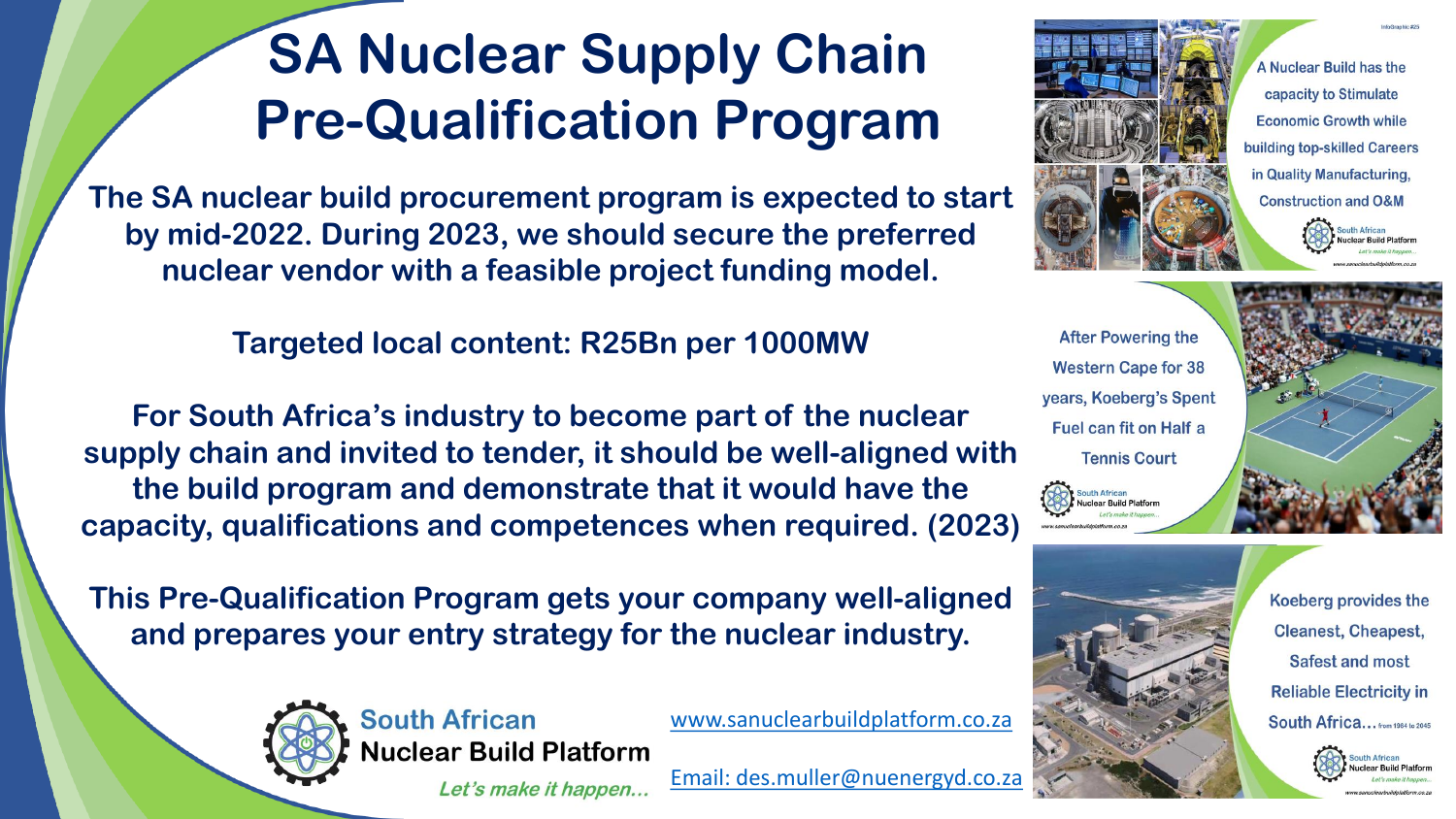## **Estimated Nuclear Energy Procurement and Supply Chain Readiness Program**

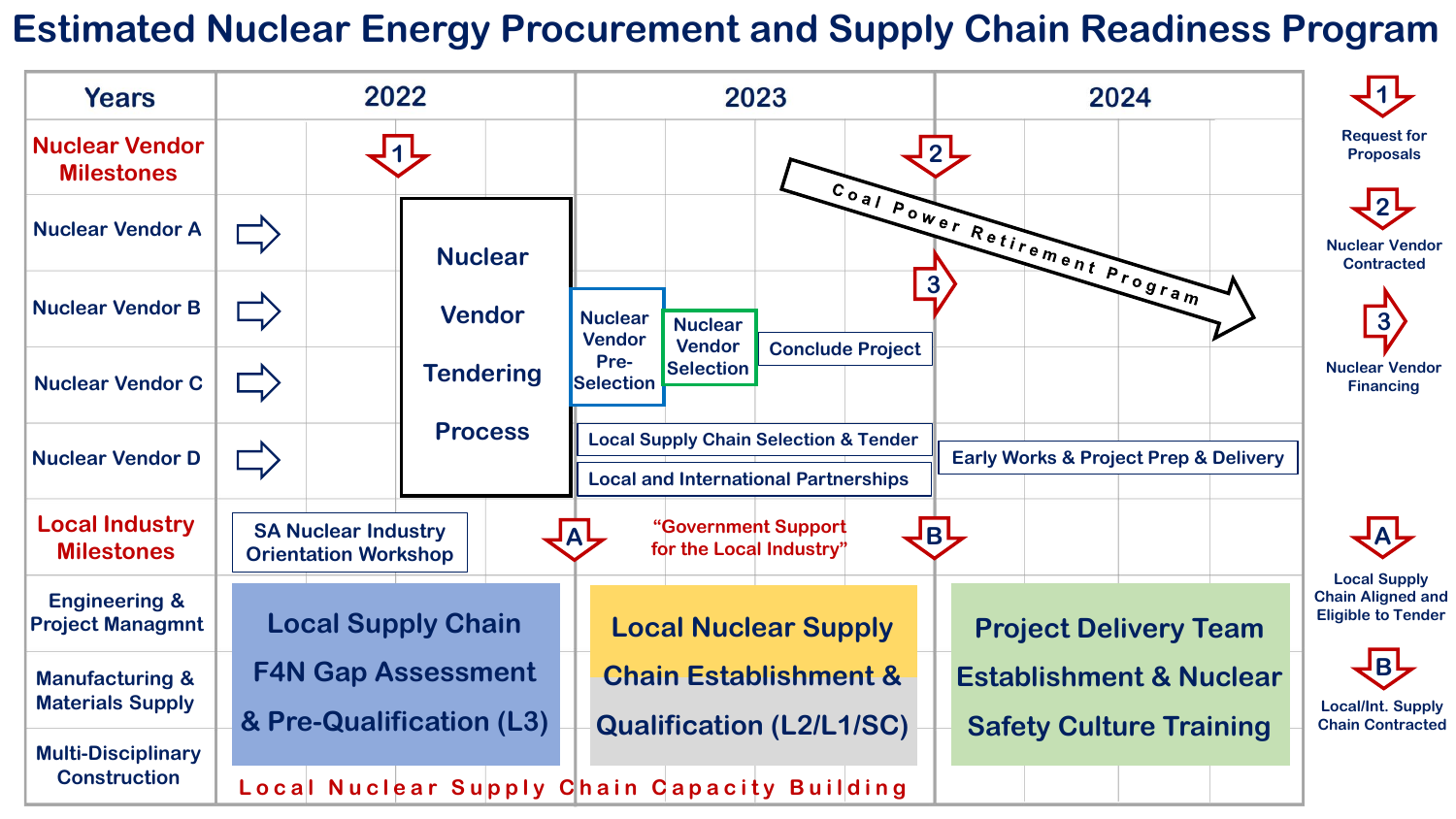## **Why Wait and See? Get Pre-Qualified Then Get Qualified**

Nuclear Vendors can be selected by mid-2023 Nuclear Vendor will localise with eligible partners Partnering, tendering & qualification in parallel

Can take up to one year to get nuclear qualified



Do the SA Nuclear Industry Orientation Workshop Decide if nuclear energy fits into your strategy Participate in a Fit 4 Nuclear Gap Assessment Plan your nuclear energy engagement strategy



Establish and resource a nuclear energy division Determine your product's safety-class Level Implement a nuclear quality management system Resource & prepare for Vendor Audit & Approval

Vendor Audit = Qualified Nuclear Supplier **Nuclear Level 1 (Gold) Integrated Management System** or **Nuclear Level 2 (Silver) Quality Management System** or **Nuclear Level 3 (Blue) Quality Management System Fit 4 Nuclear Gap Analysis Report NuEnergy** Developments Accent on Ability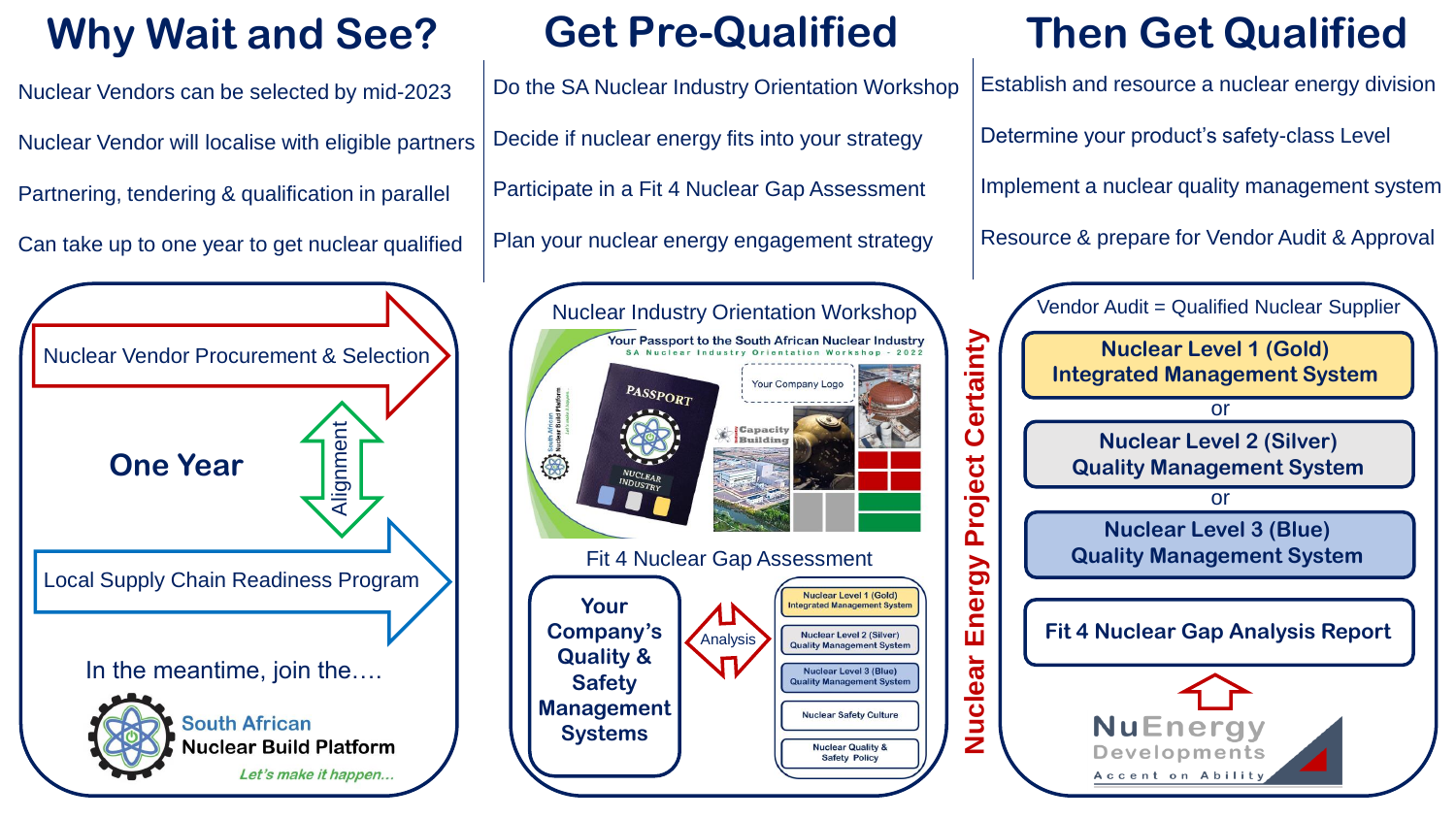## **SA Nuclear Supply Chain Pre-Qualification Package**

### **SA Nuclear Industry Orientation Workshop**

- **Review of the nuclear industry and its technology**
- **How does nuclear energy resolve load shedding?**
- **Who are the key players in SA's nuclear industry?**
- **The scale of opportunities for the local industry?**
- **When will the nuclear build actually happen?**
- **What should we do now to position ourselves?**
- **What does a big nuclear build program look like?**
- An Executive Briefing • **When does our local industry safely engaged the** 
	- **nuclear procurement program, with certainty?**
	- **How to build capacity for the nuclear industry?**

**A**

ш

<u>၅</u>  $\mathbf{C}$ 

• **The ideal contracting structure for a nuclear build**

### **Worksop Duration: 3 Hours (virtual or in-person) F4N Gap Assessment Duration: 5 to 6 Days**

### **Fit 4 Nuclear Gap Assessment**

- **Opening meeting to review assessment objectives.**
- **Fit 4 Nuclear (F4N) Gap Assessment at your office.**
- **Gap assessment between your existing management systems and the nuclear Level 2 QMS requirements.**
- **A capability and capacity assessment of your group.**
- **Draft an assessment review and feedback report.**
- **Closing meeting to deliver F4N feedback report.**
- **Strategic planning for nuclear qualification process.**
- **Proposal for the implementation of a nuclear Level 2 QMS or Level 1 Integrated Management System.**
- **Nuclear Pre-Qualification completion certificate.**

**Note! The Pre-Qualification Package includes an SA Nuclear Industry Orientation Workshop and a Fit 4 Nuclear Gap Assessment. Can be delivered separately. -**